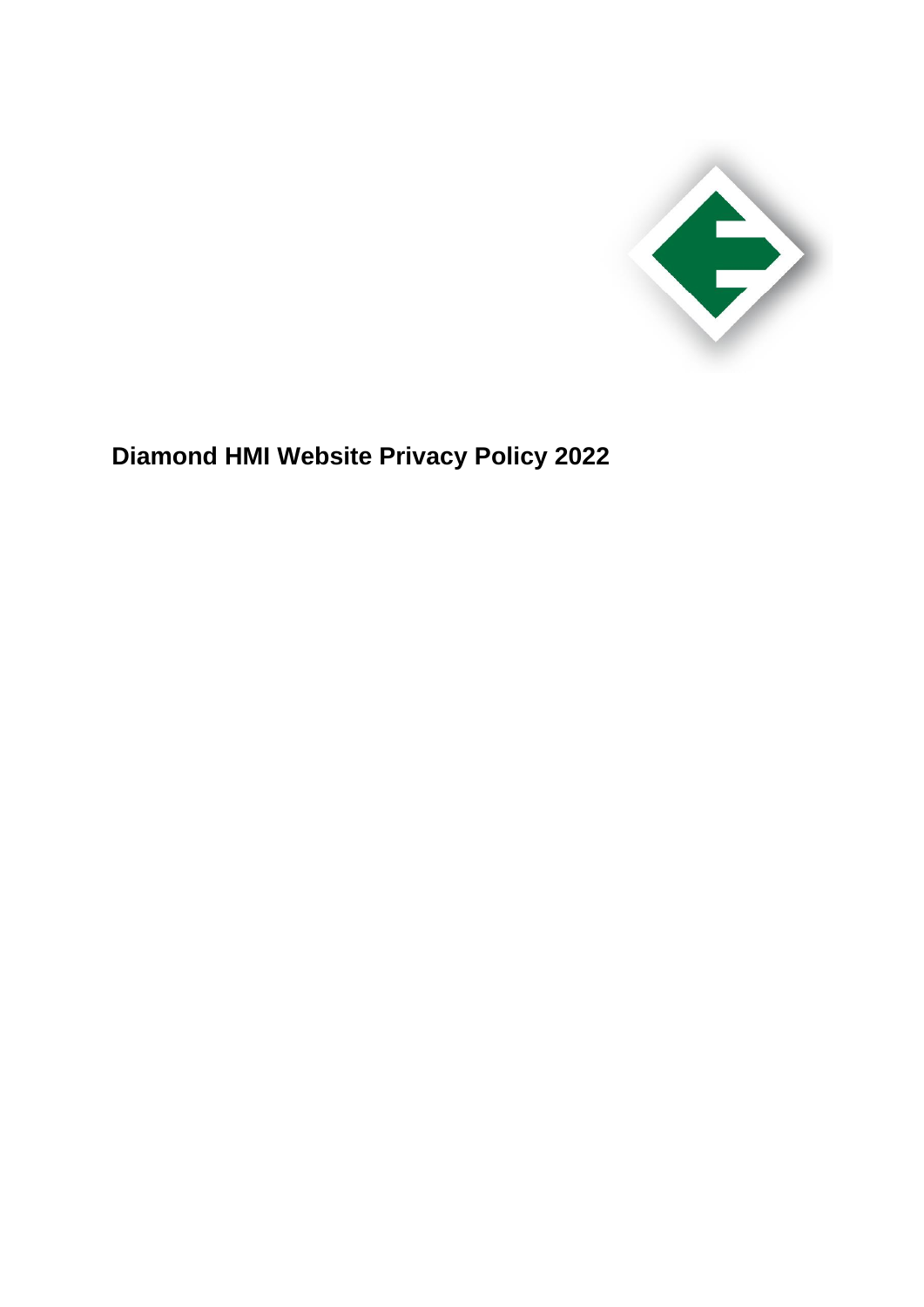### **Privacy Notice**

This is the privacy notice of Diamond HMI, a sub-division of Diamond Electronics Group, 1374438. ('we', 'our', or 'us').

Our registered office is at

Diamond Electronics Ltd Fourways Technology Park London Road **Smallwood** Nr. Sandbach **Cheshire** CW11 2US United Kingdom

### **Introduction**

This notice describes how we collect, store, transfer and use personal data. It tells you about your privacy rights and how the law protects you.

In the context of the law and this notice, 'personal data' is information that clearly identifies you as an individual or which could be used to identify you if combined with other information. Acting in any way on personal data is referred to as 'processing'.

Except as set out below, we do not share, or sell, or disclose to a third party, any information collected through our website.

## **Data Protection Officer**

We have appointed a data protection officer ('DPO') who is responsible for ensuring that our privacy policy is followed.

If you have any questions about how we process your personal data, including any requests to exercise your legal rights, please contact our DPO, Peter Hall, at [peterhall@diamondelec.co.uk](mailto:peterhall@diamondelec.co.uk)

### **Personal data we process**

### **1. How we obtain personal data**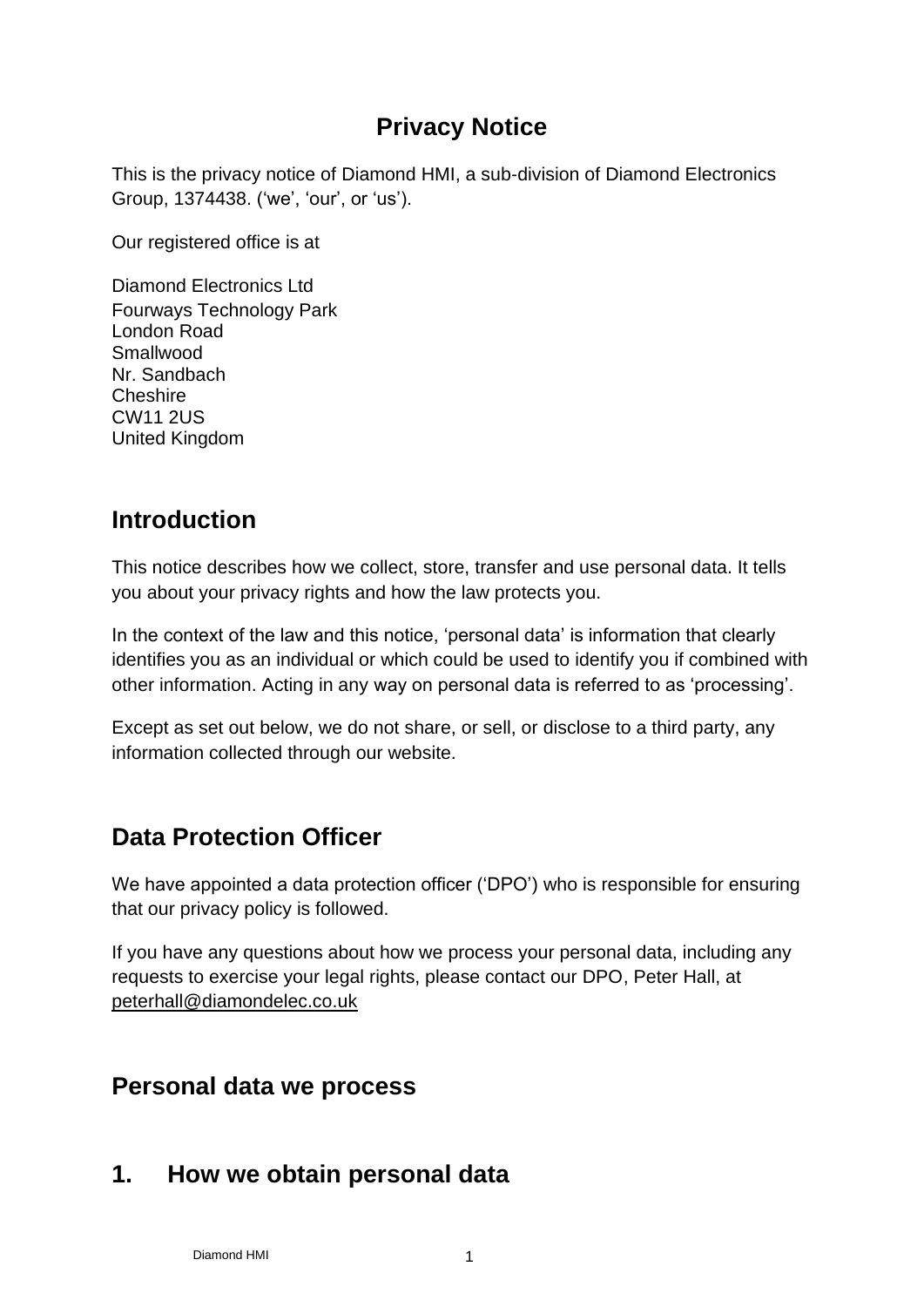The information we process about you includes information:

- you have directly provided to us
- that we gather from third party databases and service providers
- as a result of monitoring how you use our website or our services

### **2. Types of personal data we collect directly**

When you use our website, our services or buy from us, [for example, when you create an account on our website,] we ask you to provide personal data. This can be categorised into the following groups:

- personal identifiers, such as your first and last names, your title, and your date of birth
- contact information, such as your email address, your telephone number and your postal addresses for billing, delivery, and communication
- account information, including your username and password
- payment information, such as a debit or credit card number and expiry date and bank account details
- records of communication between us including messages sent through our website, email messages and telephone conversations
- marketing preferences that tell us what types of marketing you would like to receive

## **3. Types of personal data we collect from third parties**

We confirm some of the information you provide to us directly using data from other sources. We also add to the information we hold about you, sometimes to remove the need for you to provide it to us and sometimes in order to be able to assess the quality of the services you offer.

The additional information we collect can be categorised as follows:

information that confirms your identity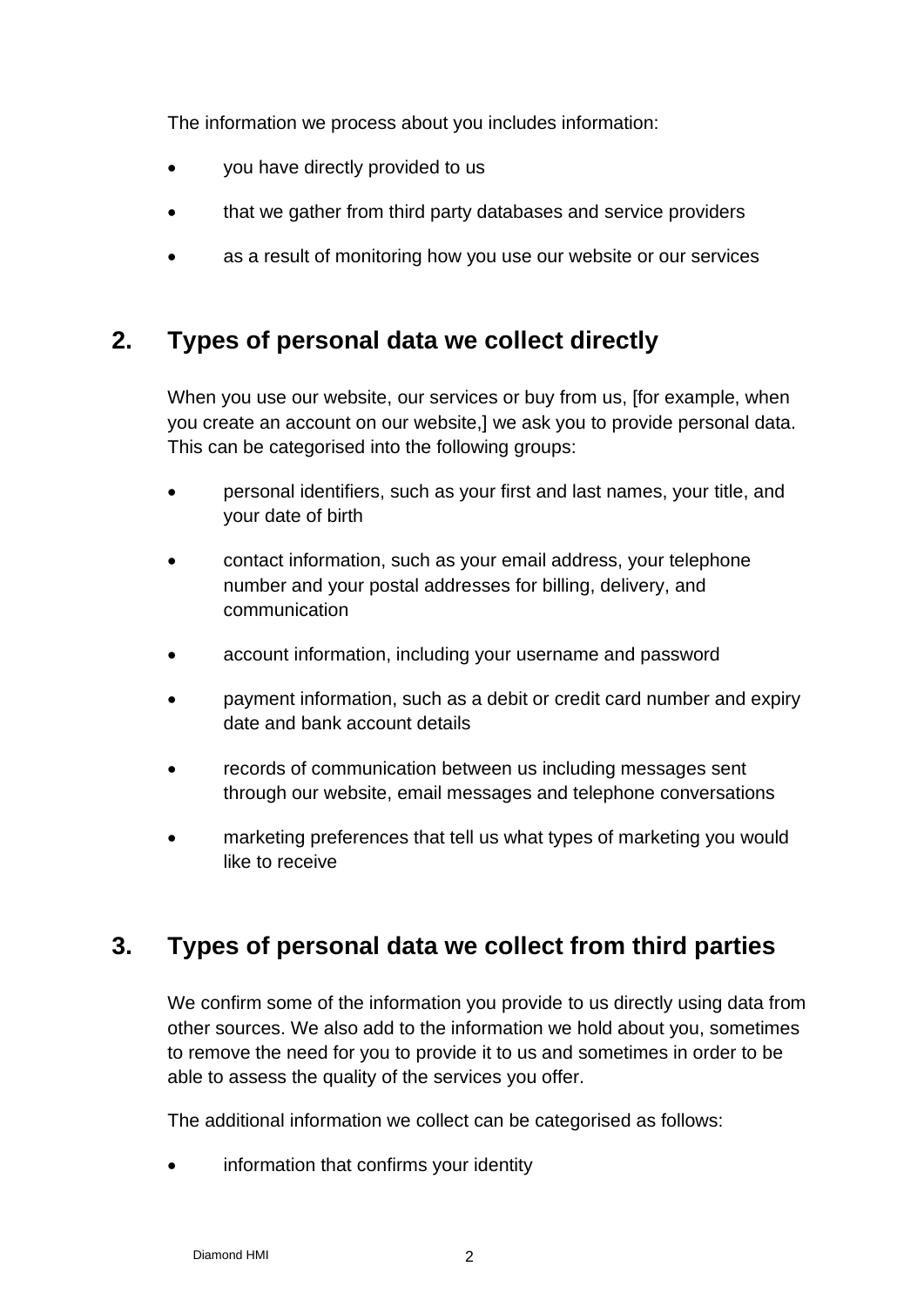- business information, including your business trading name and address, your company number (if incorporated), and your VAT number (if registered)
- information that confirms your contact information
- reviews and feedback about your business on other websites through which you sell your services
- unsolicited complaints by other users

## **4. Types of personal data we collect from your use of our services**

By using our website and our services, we process:

- your username and password and other information used to access our website and our services
- information you contribute to our community, including reviews
- your replies to polls and surveys
- technical information about the hardware and the software you use to access our website and use our services, including your Internet Protocol (IP) address, your browser type and version and your device's operating system
- usage information, including the frequency you use our services, the pages of our website that you visit, whether you receive messages from us and whether you reply to those messages
- transaction information that includes the details of the products services you have bought from us and payments made to us for those services
- your preferences to receive marketing from us; how you wish to communicate with us; and responses and actions in relation to your use of our services.

### **5. Our use of aggregated information**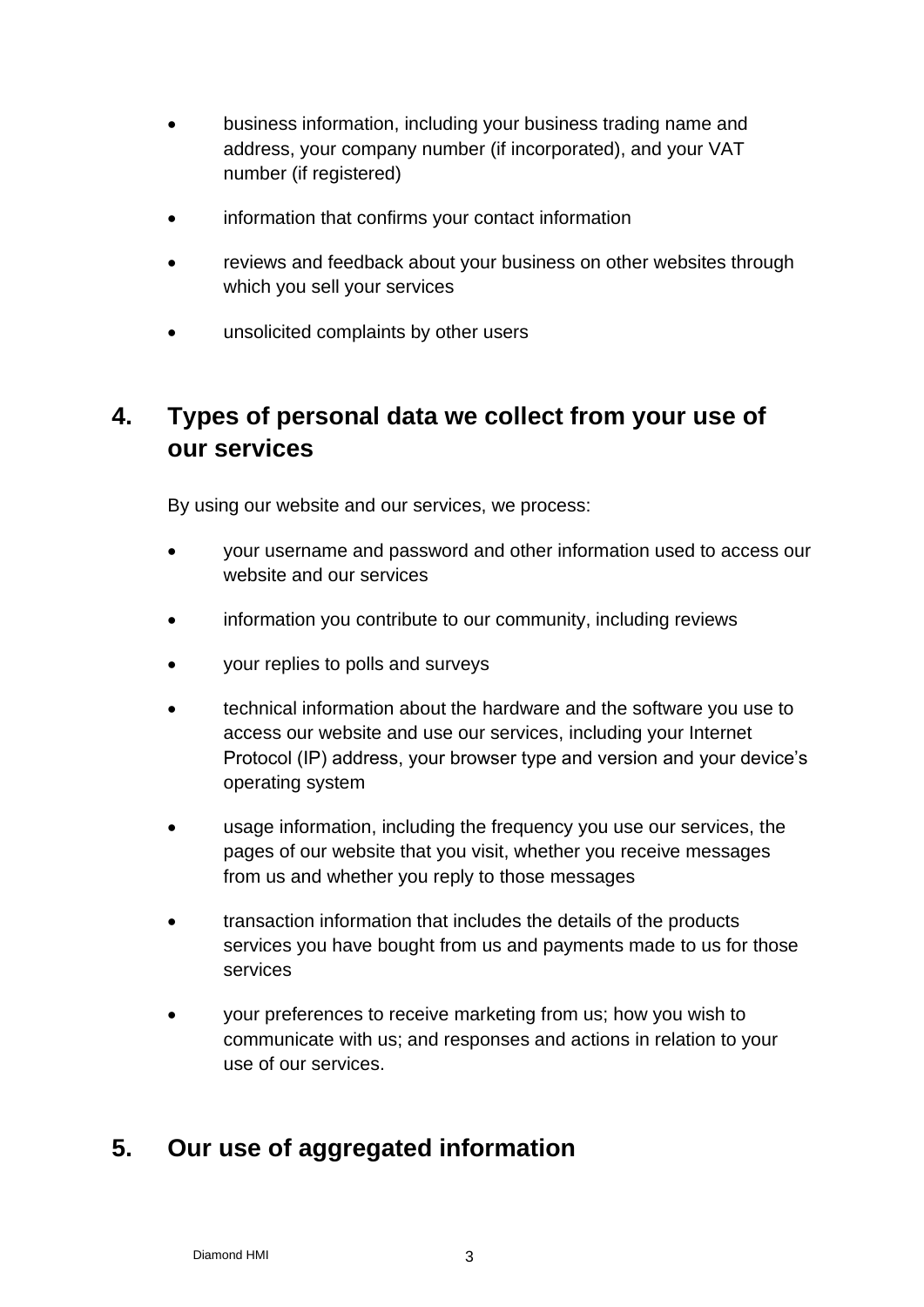We may aggregate anonymous information such as statistical or demographic data for any purpose. Anonymous information is that which does not identify you as an individual. Aggregated information may be derived from your personal data but is not considered as such in law because it does not reveal your identity.

For example, we may aggregate usage information to assess whether a feature of our website is useful.

However, if we combine or connect aggregated information with your personal data so that it can identify you in any way, we treat the combined information as personal data, and it will be used in accordance with this privacy notice.

### **6. If you do not provide personal data we need**

Where we need to collect personal data by law, or under the terms of a contract we have with you, and you fail to provide that data when requested, we may not be able to perform that contract.

In that case, we may have to stop providing a service to you. If so, we will notify you of this at the time.

## **The bases on which we process information about you**

The law requires us to determine under which of six defined bases we process different categories of your personal data, and to notify you of the basis for each category.

If a basis on which we process your personal data is no longer relevant, then we shall immediately stop processing your data.

If the basis changes, then if required by law we shall notify you of the change and of any new basis under which we have determined that we can continue to process your information.

# **7. Information we process because we have a contractual obligation with you**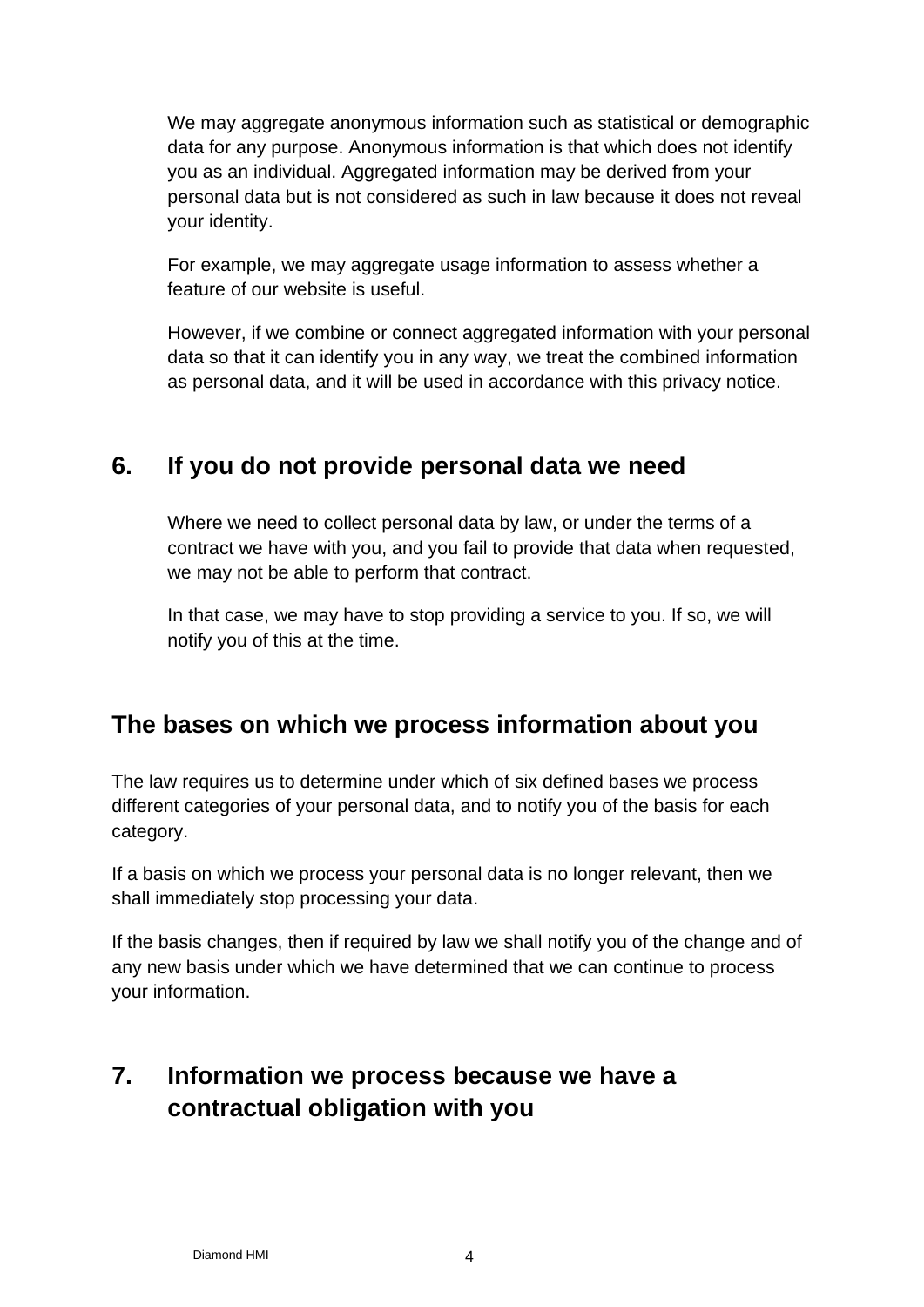When you create an account on our website, buy a product or service from us, or otherwise agree to our terms and conditions, a contract is formed between you and us.

In order to carry out our obligations under that contract we must process the information you give us. Some of this information may be personal data.

We may use it in order to:

- verify your identity for security purposes when you use our services
- sell products to you
- provide you with our services
- provide you with suggestions and advice on products, services and how to obtain the most from using our website

We process this information on the basis there is a contract between us, or that you have requested we use the information before we enter into a legal contract.

We shall continue to process this information until the contract between us ends or is terminated by either party under the terms of the contract.

#### **8. Information we process with your consent**

Through certain actions when otherwise there is no contractual relationship between us, such as when you browse our website or ask us to provide you more information about our business, including job opportunities and our products and services, you provide your consent to us to process information that may be personal data.

Wherever possible, we aim to obtain your explicit consent to process this information, for example, we ask you to agree to our use of non-essential cookies when you access our website.

If you have given us explicit permission to do so, we may from time to time pass your name and contact information to selected associates whom we consider may provide services or products you would find useful.

We continue to process your information on this basis until you withdraw your consent, or it can be reasonably assumed that your consent no longer exists.

You may withdraw your consent at any time by instructing [sales@diamondhmi.co.uk](mailto:sales@diamondhmi.co.uk) or<https://www.diamondhmi.co.uk/contact/>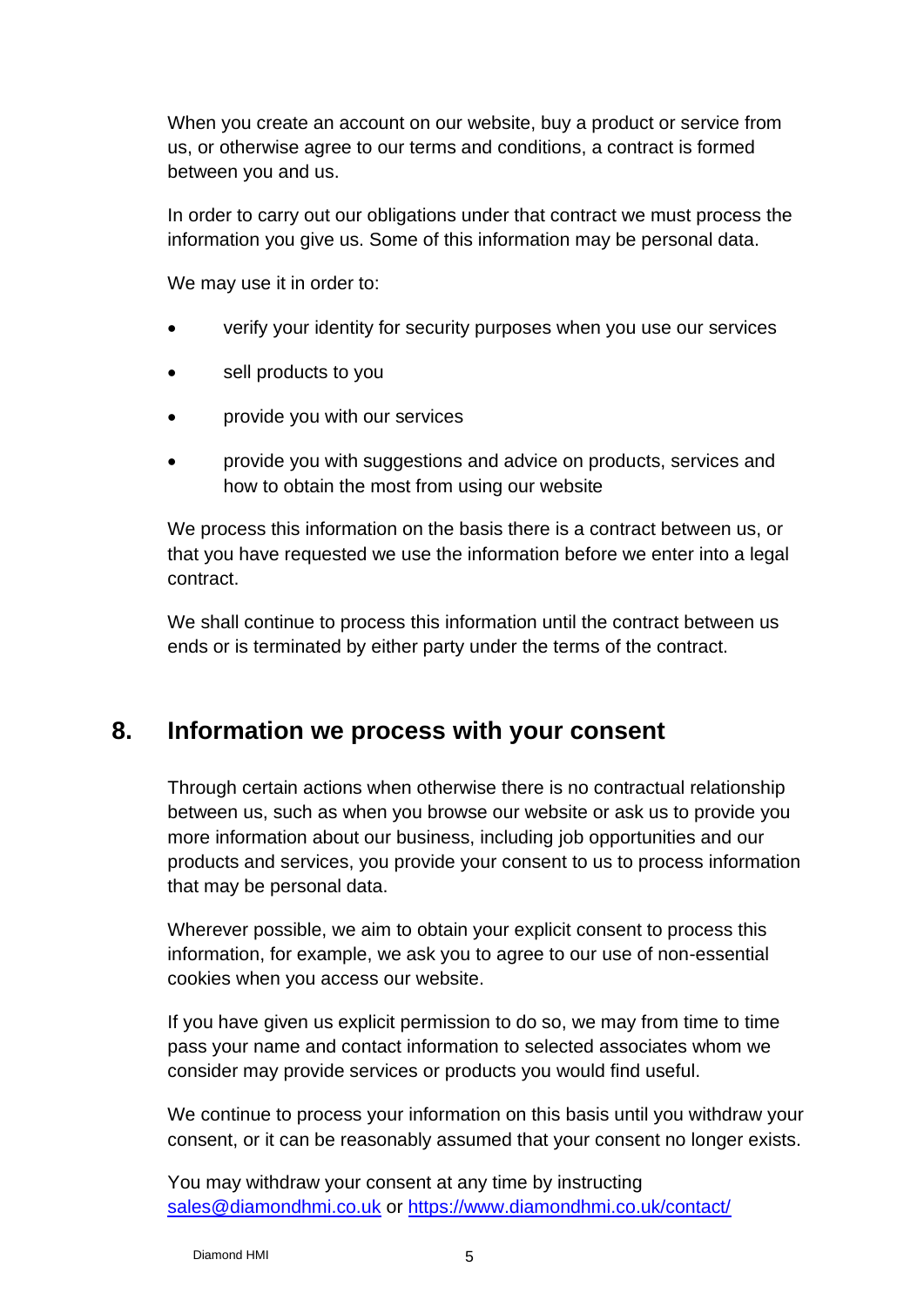However, if you do so, you may not be able to use our website or our services further.

We aim to obtain and keep your consent to process your information. However, while we take your consent into account in decisions about whether or not to process your personal data, the withdrawal of your consent does not necessarily prevent us from continuing to process it. The law may allow us to continue to process your personal data, provided that there is another basis on which we may do so. For example, we may have a legal obligation to do so.

## **9. Information we process for the purposes of legitimate interests**

We may process information on the basis there is a legitimate interest, either to you or to us, of doing so.

Where we process your information on this basis, we do after having given careful consideration to:

- whether the same objective could be achieved through other means
- whether processing (or not processing) might cause you harm
- whether you would expect us to process your data, and whether you would, in the round, consider it reasonable to do so

For example, we may process your data on this basis for the purposes of:

- improving our services
- record-keeping for the proper and necessary administration of our business
- responding to unsolicited communication from you to which we believe you would expect a response
- preventing fraudulent use of our services
- exercising our legal rights, including to detect and prevent fraud and to protect our intellectual property
- insuring against or obtaining professional advice that is required to manage business risk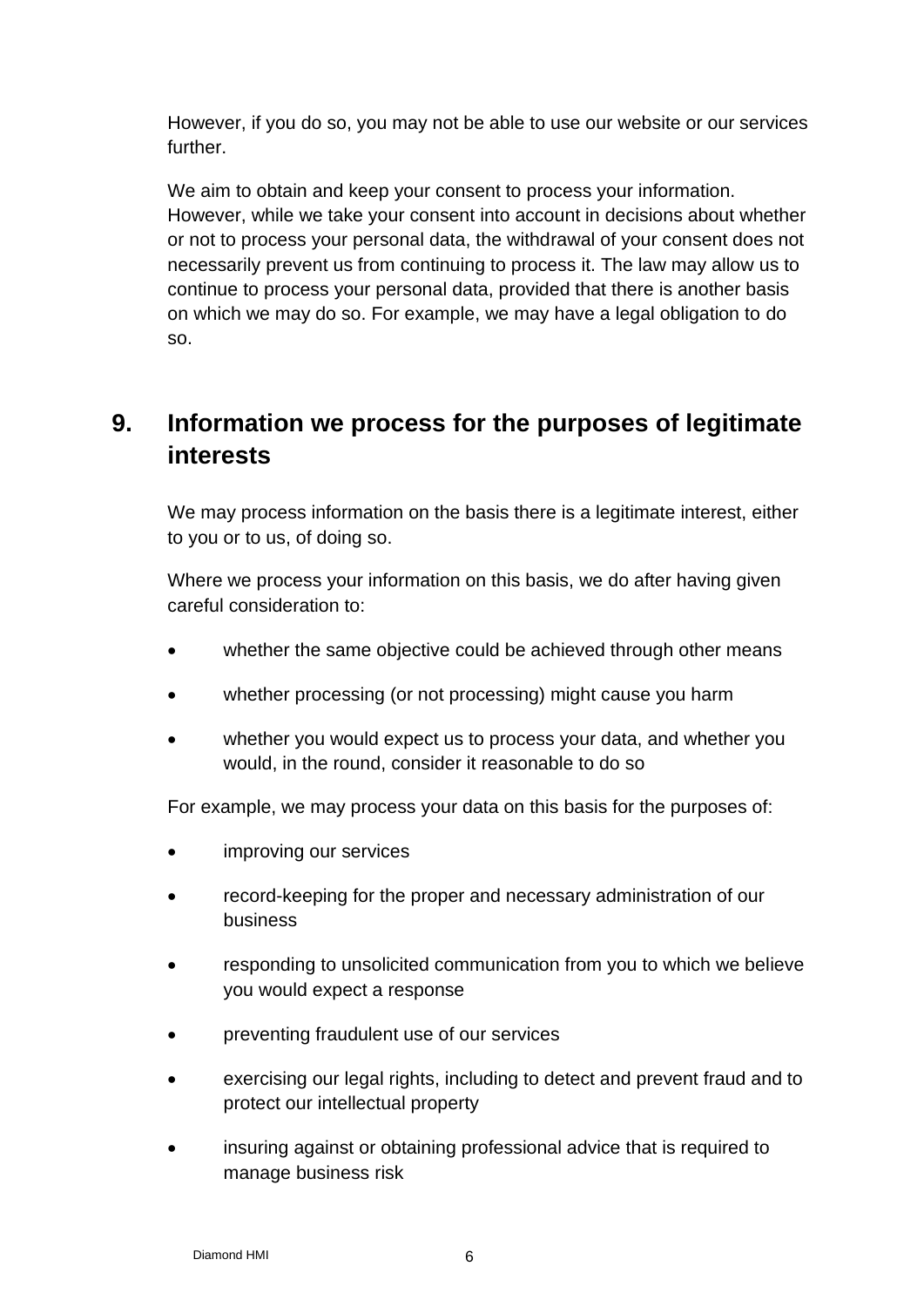• protecting your interests where we believe we have a duty to do so

# **10. Information we process because we have a legal obligation**

Sometimes, we must process your information in order to comply with a statutory obligation.

For example, we may be required to give information to legal authorities if they so request or if they have the proper authorisation such as a search warrant or court order.

This may include your personal data.

#### **11. Information we process to protect vital interests**

In situations where processing personal information is necessary to protect someone's life, where consent is unable to be given and where other lawful bases are not appropriate, we may process personal information on the basis of vital interests.

For example, we may inform relevant organisations if we have a safeguarding concern about a vulnerable person.

### **How and when we process your personal data**

### **12. Your personal data is not shared**

We do not share or disclose to a third party, any information collected through our website.

### **13. Information you provide**

Our website allows you to post information with a view to that information being read, copied, downloaded, or used by other people.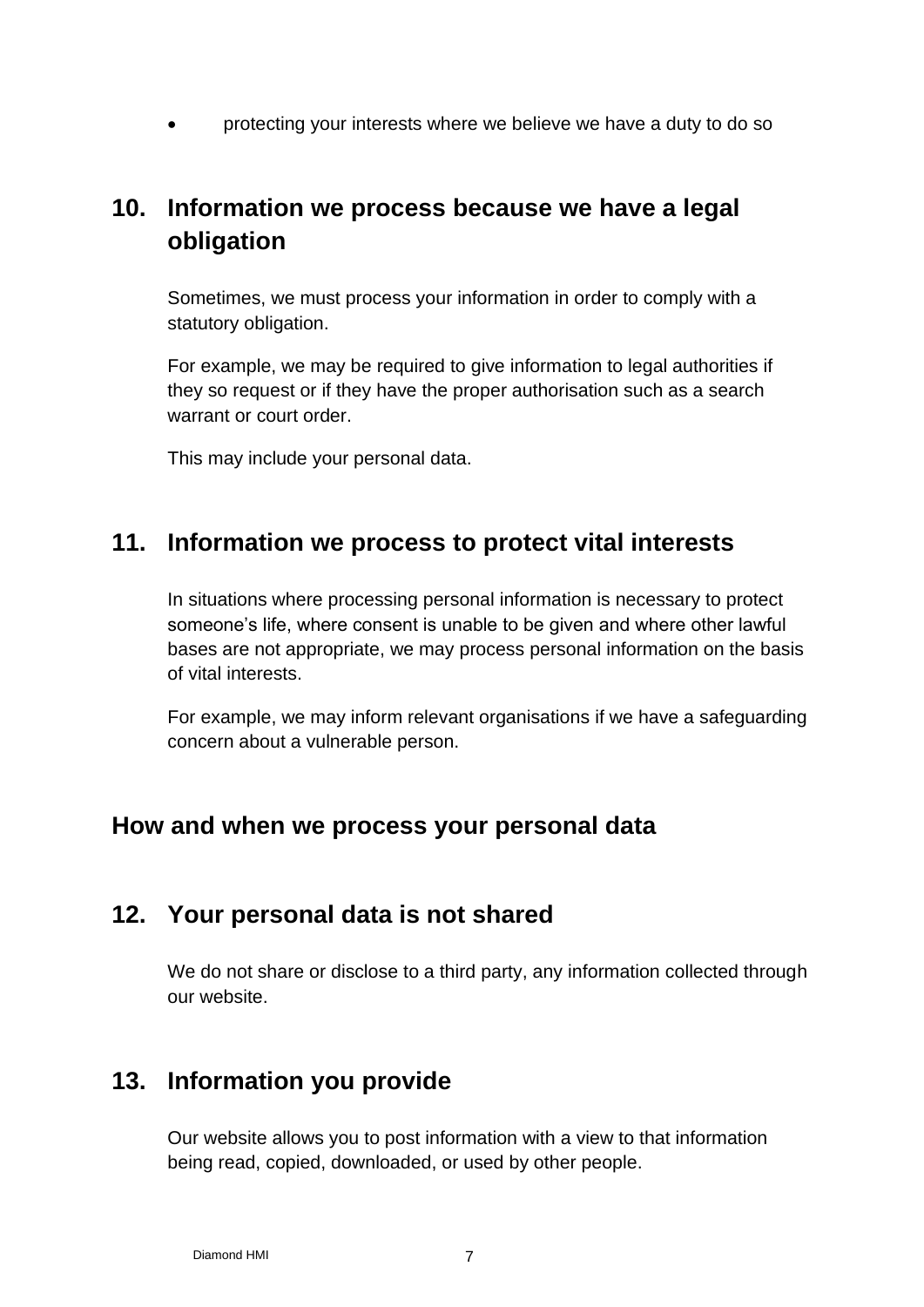For example, when you leave a review or post a message on our website, we reasonably assume that you consent for the message to be seen by others. We may include your username with your message, and your message may contain information that is personal data.

Other examples include:

- tagging an image
- clicking on an icon next to another visitor's message to convey your agreement, disagreement or thanks

In posting personal data, it is up to you to satisfy yourself about the privacy level of every person who might use it.

We do not specifically use this information except to allow it to be displayed or shared.

We do store it, and we reserve a right to use it in the future in any way we decide.

We provide you with a public profile page, the information on which may be indexed by search engines or used by third parties. The information you provide on that profile page may be made available to the public.

Once your information enters the public domain, we have no control over what any individual third party may do with it. We accept no responsibility for their actions at any time.

Provided your request is reasonable and there is no legal basis for us to retain it, then at our discretion we may agree to your request to delete personal data that you have posted. You can make a request by contacting us at [sales@diamondhmi.co.uk](mailto:sales@diamondhmi.co.uk) or<https://www.diamondhmi.co.uk/contact/>

# **Payment information**

We store information about your debit or credit card or other means of payment when you first provide it to us.

We store this payment information, at your request, in order to make repeat purchasing of goods and services easier next time you visit our website.

We take the following measures to protect your payment information:

- We keep your payment information encrypted on our servers.
- Access to your payment information is restricted to authorised staff only.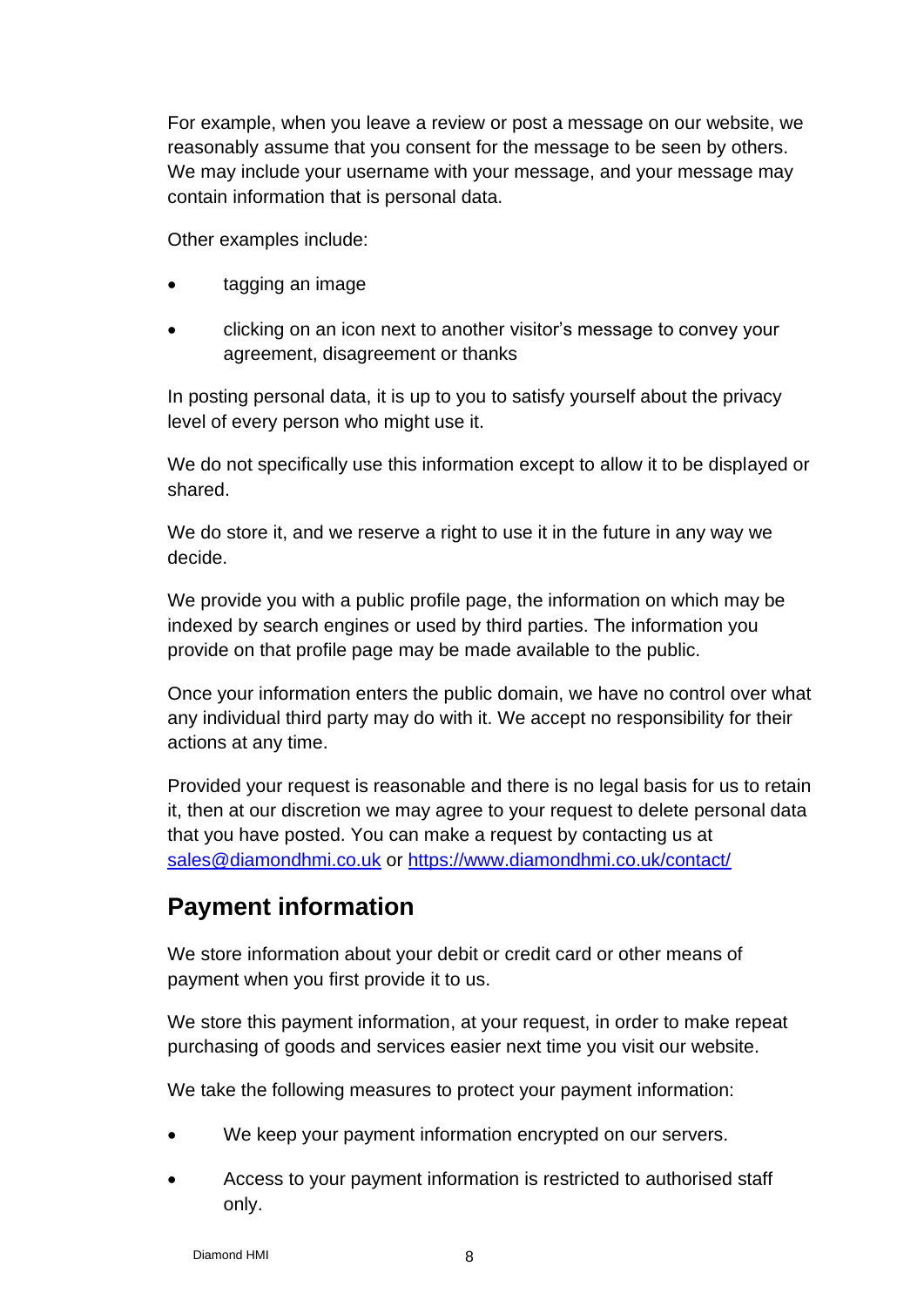If we ask you questions about your payment information, we only show [partial detail OR the first four OR the last four digits of the debit or credit card number], so that you can identify the means of payment to which we refer.

#### **14. Job application and employment**

If you send us information in connection with a job application, we may keep it for up to three years in case we decide to contact you at a later date.

If we employ you, we collect information about you and your work from time to time throughout the period of your employment. This information will be used only for purposes directly relevant to your employment. After your employment has ended, we will keep your file for six years before destroying or deleting it.

### **15. Information obtained from third parties**

Although we do not disclose your personal data to any third party (except as set out in this notice), we sometimes receive data that is indirectly made up from your personal data from third parties whose services we use.

No such information is personally identifiable to you.

### **16. Third party advertising on our website**

Third parties may advertise on our website. In doing so, those parties, their agents or other companies working for them may use technology that automatically collects information about you when their advertisement is displayed on our website.

They may also use other technology such as cookies or JavaScript to personalise the content of, and to measure the performance of their adverts.

We do not have control over these technologies or the data that these parties obtain. Accordingly, this privacy notice does not cover the information practices of these third parties.

## **17. Credit reference**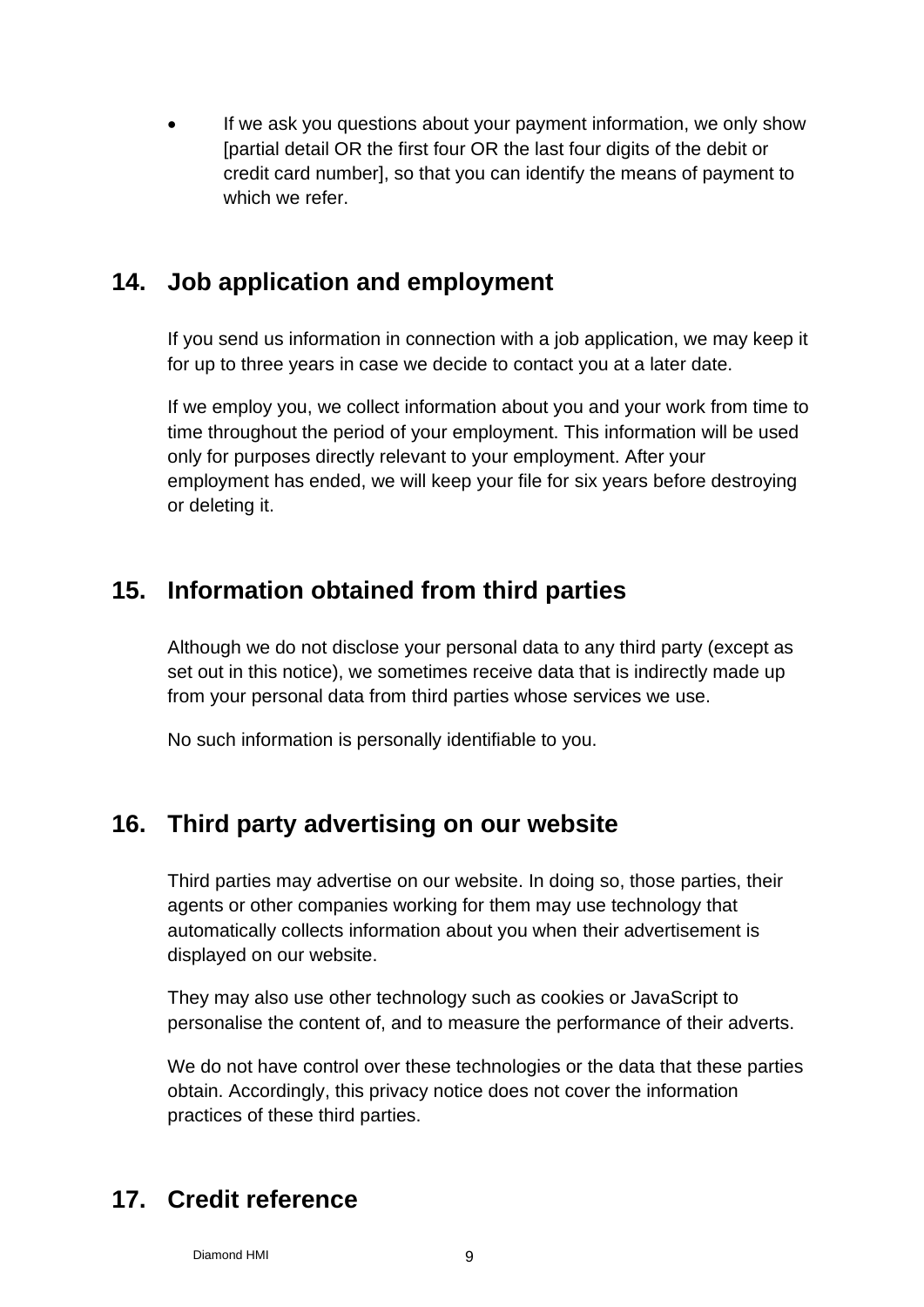To assist in combating fraud, we share information with credit reference agencies, so far as it relates to clients or customers who instruct their credit card issuer to cancel payment to us without having first provided an acceptable reason to us and given us the opportunity to refund their money.

#### **18. Disputes between users**

In the event of a dispute between you and another user, provided that you consent, we may share your basic personal data, business information and contact information with the other user.

At our discretion, we may share other information to enable the dispute to be resolved through litigation or alternative dispute resolution methods.

### **19. Service providers and business partners**

We may share your personal data with businesses that provide services to us, or with business partners.

As examples:

- we may pass your payment information to our payment service provider to take payments from you
- we may use fraud prevention agencies and credit reference agencies to verify your identity and we may pass your information to those agencies if we strongly suspect fraud on our website
- we may pass your contact information to advertising agencies to use to promote our services to you

### **20. Referral partners**

This is information given to us by you in your capacity as an affiliate of us or as a referral partner.

It allows us to recognise visitors that you have referred to us, and to credit to you commission due for such referrals. It also includes information that allows us to transfer commission to you.

The information is not used for any other purpose.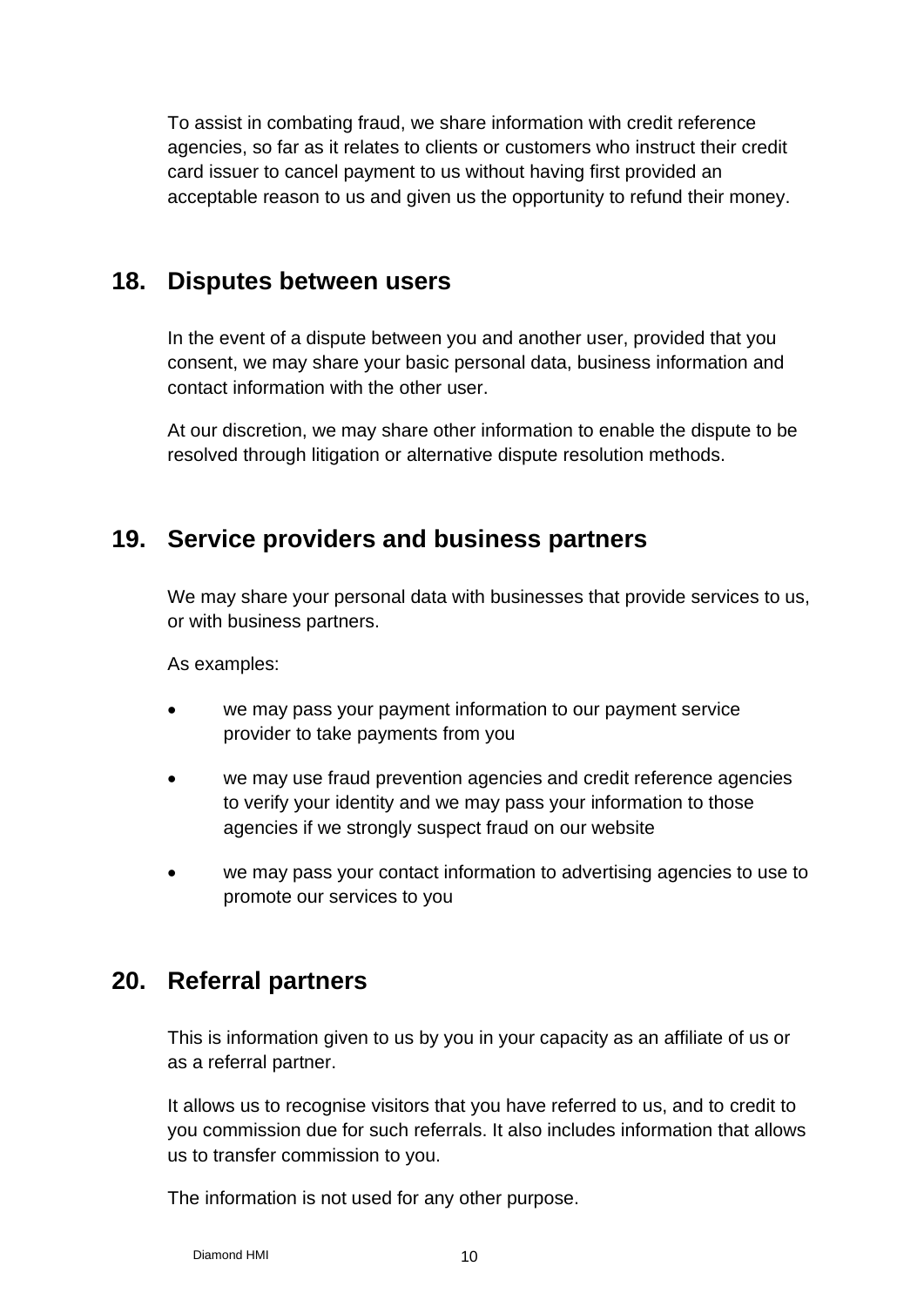We undertake to preserve the confidentiality of the information and of the terms of our relationship.

We expect any affiliate or partner to agree to reciprocate this policy.

#### **Use of information we collect through automated systems**

#### **21. Cookies**

Cookies are small text files that are placed on your computer's hard drive by your web browser when you visit a website that uses them. They allow information gathered on one web page to be stored until it is needed for use at a later date.

They are commonly used to provide you with a personalised experience while you browse a website, for example, allowing your preferences to be remembered.

They can also provide core functionality such as security, network management, and accessibility; record how you interact with the website so that the owner can understand how to improve the experience of other visitors; and serve you advertisements that are relevant to your browsing history.

Some cookies may last for a defined period of time, such as one visit (known as a session), one day or until you close your browser. Others last indefinitely until you delete them.

Your web browser should allow you to delete any cookie you choose. It should also allow you to prevent or limit their use. Your web browser may support a plug-in or add-on that helps you manage which cookies you wish to allow to operate.

The law requires you to give explicit consent for use of any cookies that are not strictly necessary for the operation of a website.

When you first visit our website, we ask you whether you wish us to use cookies. If you choose not to accept them, we shall not use them for your visit except to record that you have not consented to their use for any other purpose.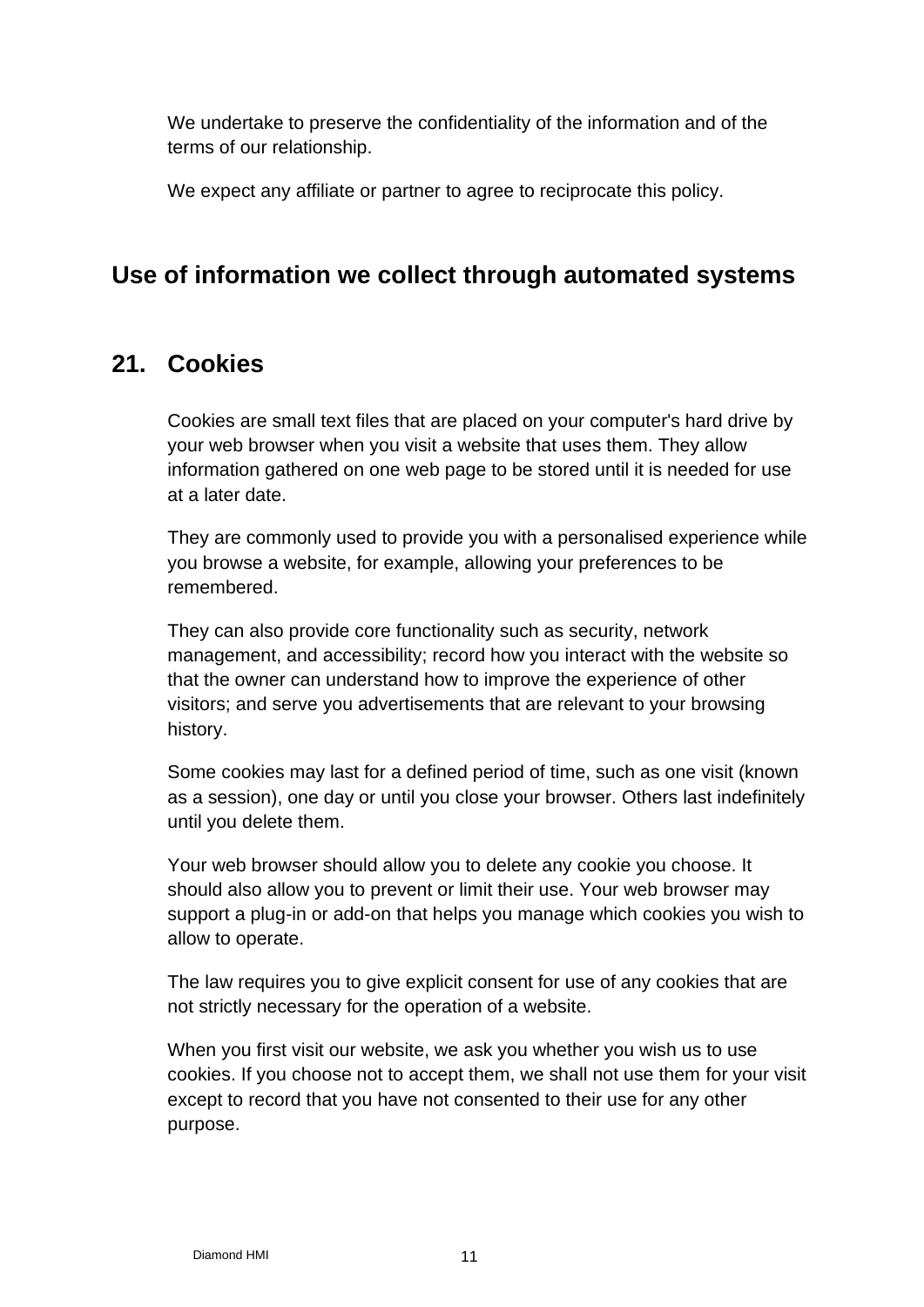If you choose not to use cookies or you prevent their use through your browser settings, you may not be able to use all the functionality of our website.

We use cookies in the following ways:

- to track how you use our website
- to record whether you have seen specific messages we display on our website
- to keep you signed in to our website
- to record your answers to surveys and questionnaires on our site while you complete them
- to record the conversation thread during a live chat with our support team

### **22. Personal identifiers from your browsing activity**

Requests by your web browser to our servers for web pages and other content on our website are recorded.

We record information such as your geographical location, your Internet service provider and your IP address. We also record information about the software you are using to browse our website, such as the type of computer or device and the screen resolution.

We use this information in aggregate to assess the popularity of the webpages on our website and how we perform in providing content to you.

If combined with other information we know about you from previous visits, the data possibly could be used to identify you personally, even if you are not signed into our website.

#### **23. Re-marketing**

Re-marketing involves placing a 'tracking technology' such as a cookie, a 'web beacon' (also known as an 'action tag' or a 'single-pixel GIF') to track which pages you visit and to serve you relevant adverts for our services when you visit some other website.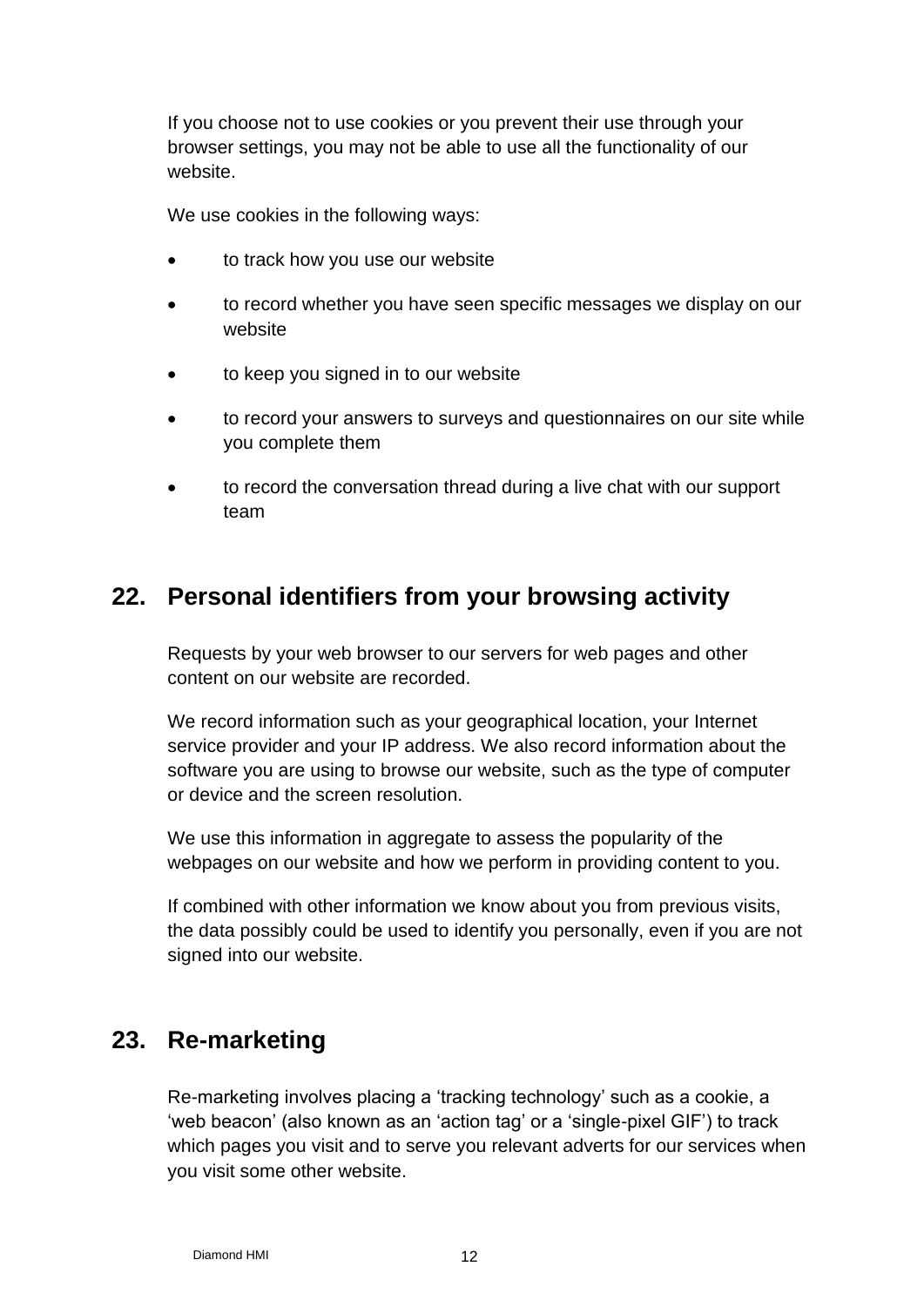The benefit of re-marketing technology is that we can provide you with more useful and relevant adverts, and not show you ones repeatedly that you may have already seen.

We may use a third-party advertising service to provide us with re-marketing services from time to time. If you have consented to our use of such tracking technologies, you may see advertisements for our products and services on other websites.

We do not provide your personal data to advertisers or to third-party remarketing service providers. However, if you are already a member of a website whose affiliated business provides such services, that affiliated business may learn of your preferences in relation to your use of our website.

#### **Other matters**

### **24. Your rights**

The law requires us to tell you about your rights and our obligations to you in regard to the processing and control of your personal data.

We do this now, by requesting that you read the information provided at [http://www.knowyourprivacyrights.org](http://www.knowyourprivacyrights.org/)

### **25. Encryption of data sent between us**

We use Secure Sockets Layer (SSL) certificates to verify our identity to your browser and to encrypt any data you give us.

Whenever information is transferred between us, you can check that it is done so using SSL by looking for a closed padlock symbol or other trust mark in your browser's URL bar or toolbar.

# **26. Delivery of services using third party communication software**

With your consent, we may communicate using software provided by a third party such as Facebook (WhatsApp), Apple (Facetime), Microsoft (Skype) or Zoom Video Communications (Zoom).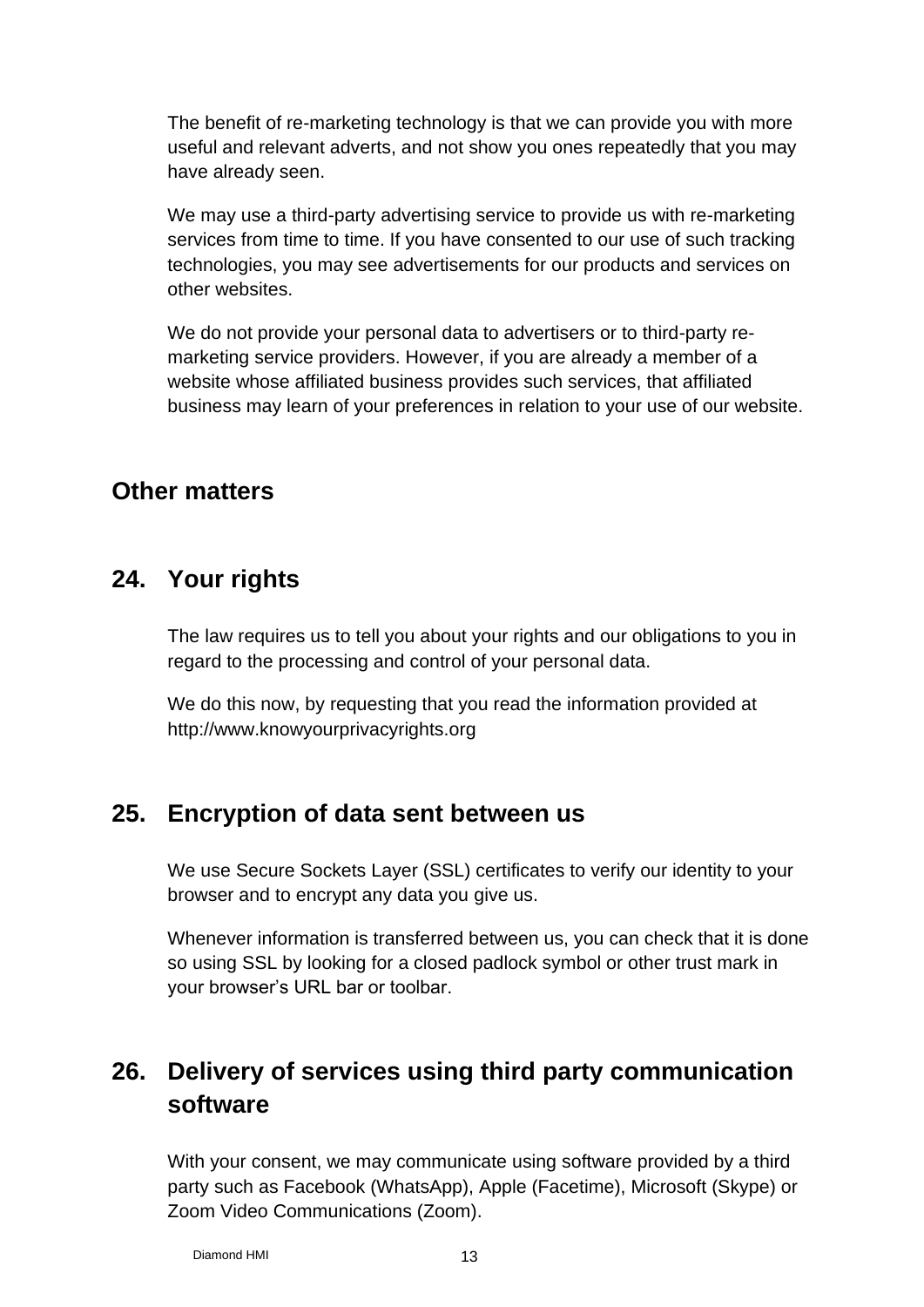Such methods of communication should secure your personal data using encryption and other technologies. The providers of such software should comply with all applicable privacy laws, rules, and regulations, including the GDPR.

If you have any concerns about using a particular software for communication, please tell us.

## **27. Control over your own information**

It is important that the personal data we hold about you is accurate and up to date. Please inform us if your personal data changes.

At any time, you may contact us to request that we provide you with the personal data we hold about you.

At any time you may review or update personally identifiable information that we hold about you, by signing in to your account on our website.

To obtain a copy of any information that is not provided on our website you should contact us to make that request.

When we receive any request to access, edit or delete personal data we first take reasonable steps to verify your identity before granting you access or otherwise taking any action. This is important to safeguard your information.

Please be aware that we are not obliged by law to provide you with all personal data we hold about you, and that if we do provide you with information, the law allows us to charge for such provision if doing so incurs costs for us. After receiving your request, we will tell you when we expect to provide you with the information, and whether we require any fee for providing it to you.

If you wish us to remove personally identifiable information from our website, you should contact us to make your request.

This may limit the service we can provide to you.

We remind you that we are not obliged by law to delete your personal data or to stop processing it simply because you do not consent to us doing so. While having your consent is an important consideration as to whether to process it, if there is another legitimate basis on which we may process it, we may do so on that basis.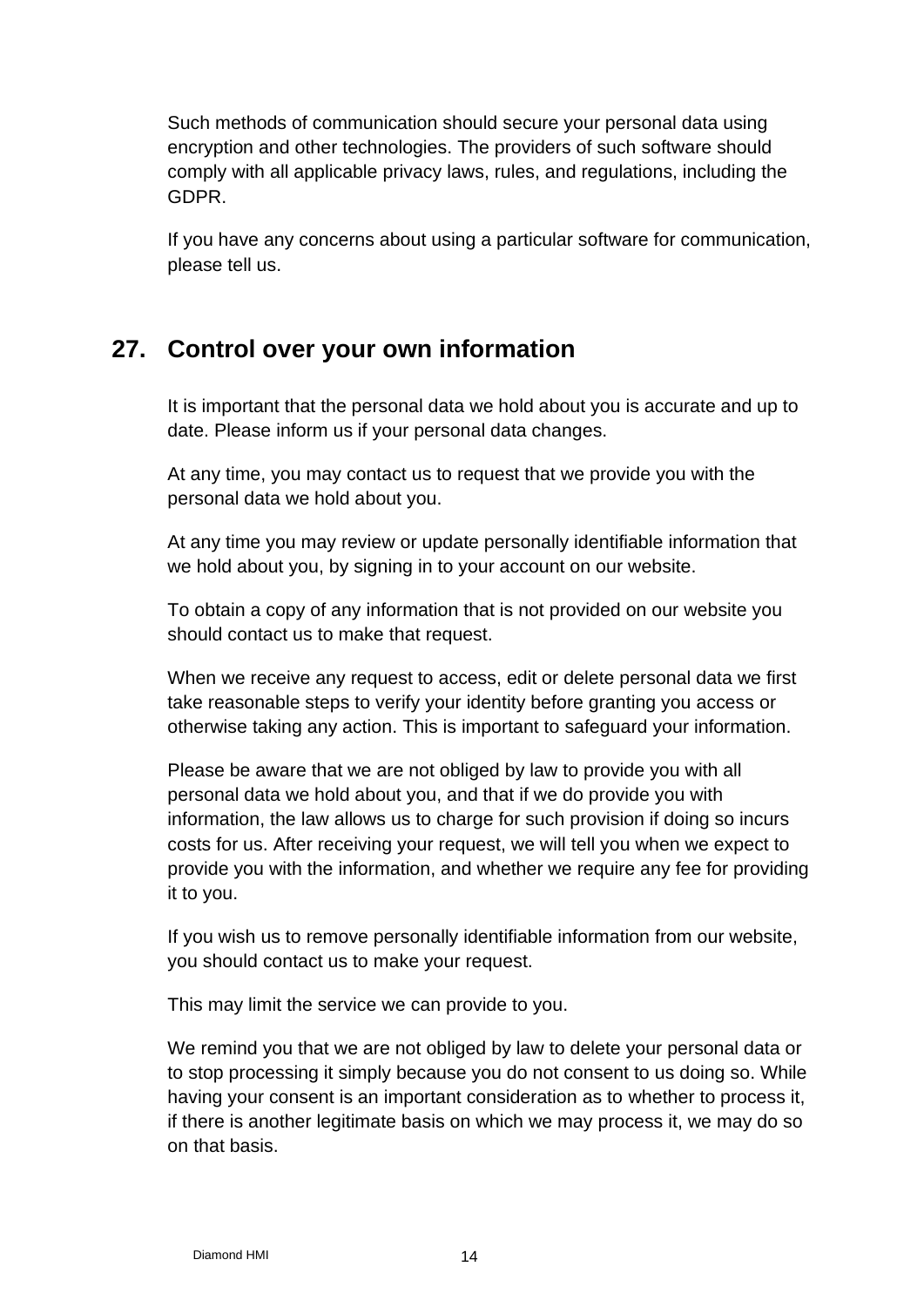#### **28. Communicating with us**

When you contact us, whether by telephone, through our website or by email, we collect the data you have given to us in order to reply with the information you need.

We record your request and our reply in order to increase the efficiency of our business.

We may keep personally identifiable information associated with your message, such as your name and email address so as to be able to track our communications with you to provide a high quality service.

## **29. Complaining**

If you are not happy with our privacy policy, or if you have any complaint, then you should tell us.

When we receive a complaint, we record the information you have given to us on the basis of consent. We use that information to resolve your complaint.

We aim to investigate all complaints relating to user generated content. However, we may not be able to do so as soon as a complaint is made. If we feel that it is justified or if we believe that the law requires us to do so, we shall remove the content while do so.

Making a complaint may not result in the removal of the content. Ultimately, we have to make a judgment as to whose right will be obstructed: yours, or that of the person who posted the content that offends you.

If we think your complaint is vexatious or without any basis, we shall not correspond with you about it.

If your complaint reasonably requires us to notify some other person, we may decide to give to that other person some of the information contained in your complaint. We do this as infrequently as possible, but it is a matter for our sole discretion whether we do give information, and if we do, what that information is.

We may also compile statistics showing information obtained from this source to assess the level of service we provide, but not in a way that could identify you or any other person.

If a dispute is not settled, then we hope you will agree to attempt to resolve it by engaging in good faith with us in a process of mediation or arbitration.